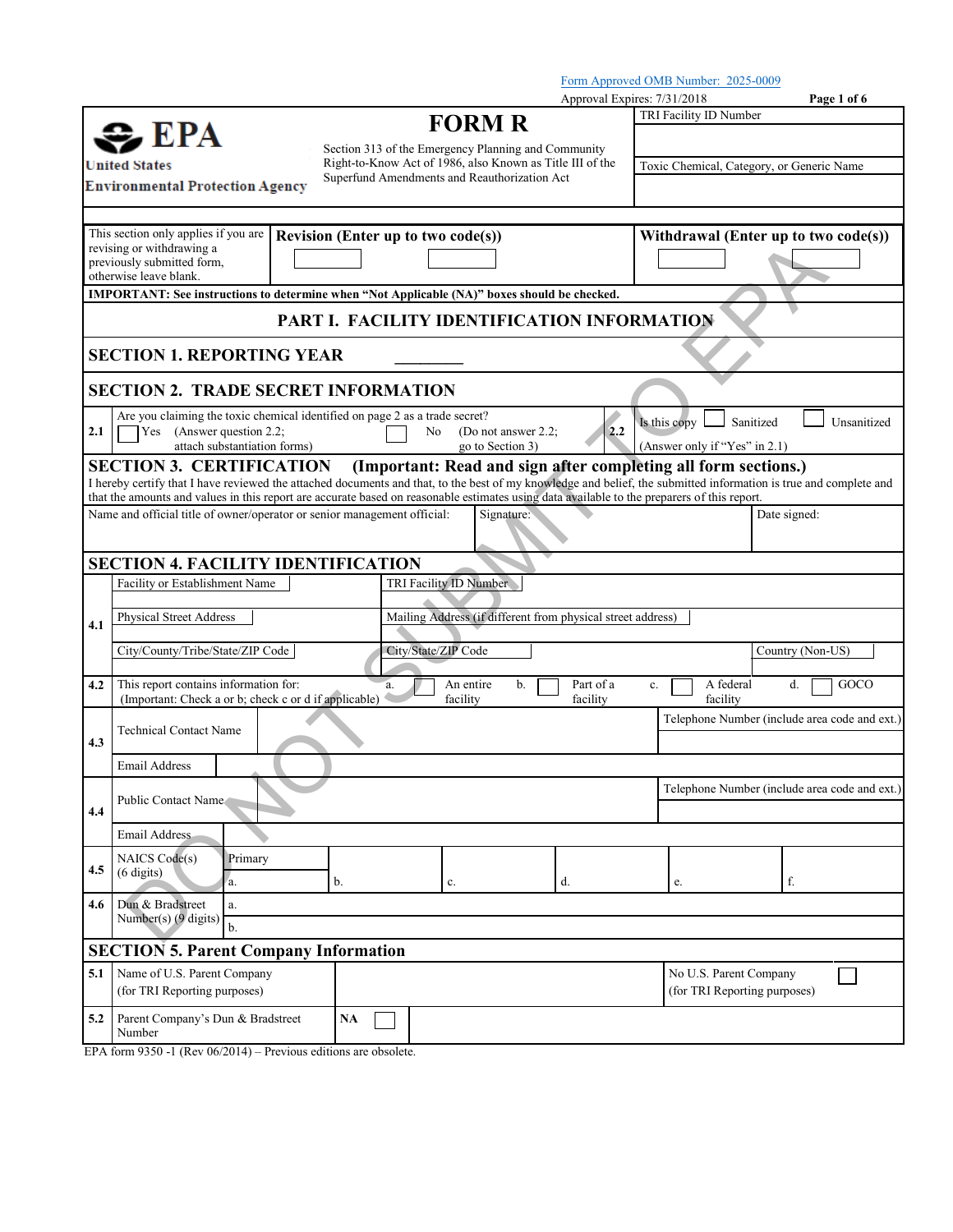Approval Expires: 7/31/2018 **Page 2 of 6 FORM R Part II. CHEMICAL-SPECIFIC INFORMATION** TRI Facility ID Number Toxic Chemical, Category, or Generic Name **SECTION 1. TOXIC CHEMICAL IDENTITY (Important: DO NOT complete this section if you are reporting a mixture component in Section 2 below.) 1.1** CAS Number (Important: Enter only one number exactly as it appears on the Section 313 list. Enter category code if reporting a chemical category.) **1.2** Toxic Chemical or Chemical Category Name (Important: Enter only one name exactly as it appears on the Section 313 list.) **1.3** Generic Chemical Name (Important: Complete only if Part I, Section 2.1 is checked "Yes". Generic Name must be structurally descriptive.) **SECTION 2. MIXTURE COMPONENT IDENTITY (Important: DO NOT complete this section if you completed Section 1.)** 2.1 Generic Chemical Name Provided by Supplier (Important: Maximum of 70 characters, including numbers, letters, spaces, and punctuation.) **SECTION 3. ACTIVITIES AND USES OF THE TOXIC CHEMICAL AT THE FACILITY (Important: Check all that apply.) 3.1** Manufacture the toxic chemical: **3.2** Process the toxic chemical: **3.3** Otherwise use the toxic chemical: a.  $\Box$  Produce b.  $\Box$  Import a.  $\Box$  As a reactant b.  $\Box$  As a formulation component c.  $\Box$  As an article component  $c. \Box$  As an article component d. Repackaging e.  $\Box$  As an impurity a.  $\Box$  As a chemical processing aid  $b.$   $\Box$  As a manufacturing aid c.  $\Box$  Ancillary or other use If Produce or Import c.  $\Box$  For on-site use/processing d.  $\hfill\Box$  For sale/distribution e.  $\overline{\Box}$  As a byproduct  $\Box$  As an impurity **SECTION 4. MAXIMUM AMOUNT OF THE TOXIC CHEMICAL ON-SITE AT ANY TIME DURING THE CALENDAR YEAR 4.1** (Enter two digit code from instruction package.) **SECTION 5. QUANTITY OF THE TOXIC CHEMICAL ENTERING EACH ENVIRONMENTAL MEDIUM ON-SITE A. Total Release** (pounds/year\*) (Enter a range code\*\* or estimate) **B. Basis of Estimate** (Enter code) **C. Percent from Stormwater 5.1** Fugitive or non-point  $NA$   $\Box$ 5.2 Stack or point air
emissions
NA **5.3** Discharges to receiving streams or water bodies (Enter one name per box) NA Stream or Water Body Name Reach Code (optional) **5.3.1 5.3.2 5.3.3** If additional pages of Part II, Section 5.3 are attached, indicate the total number of pages in this box and indicate the Part II, Section 5.3 page number in this box. (Example: 1, 2, 3, etc.) EPA form 9350 -1 (Rev. 06/2014) – Previous editions are obsolete. \*For Dioxin or Dioxin-like compounds, report in grams/year. The COVID-ONE DESCRIPTION SECTION CONTROLL CONTROLL CONTROLL CONTROLL CONTROLL CONTROLL CONTROLL CONTROLL CONTROLL CONTROLL CONTROLL CONTROLL CONTROLL CONTROLL CONTROLL CONTROLL CONTROLL CONTROLL CONTROLL CONTROLL CONTROL

\*\*Range Codes: A= 1-10 pounds; B= 11-499 pounds; C= 500-999 pounds.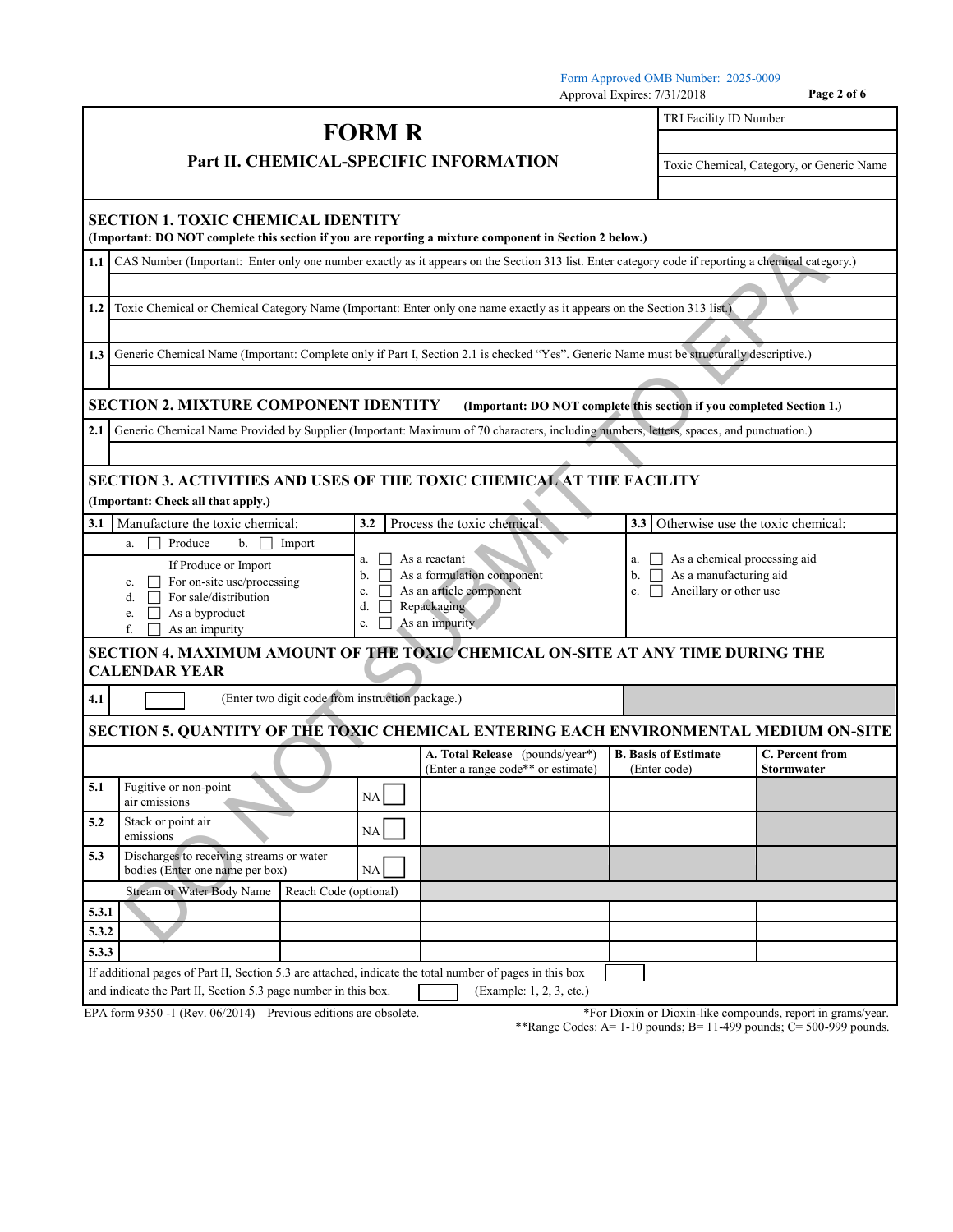Approval Expires: 7/31/2018 **Page 3 of 6 FORM R Part II. CHEMICAL-SPECIFIC INFORMATION (CONTINUED)** TRI Facility ID Number Toxic Chemical, Category, or Generic Name **SECTION 5. QUANTITY OF THE TOXIC CHEMICAL ENTERING EACH ENVIRONMENTAL MEDIUM ON-SITE (continued) NA A. Total Release** (pounds/year\*) (Enter a range code\*\* or estimate) **B. Basis of Estimate** (Enter code) **5.4-5.5** Disposal to land on-site **5.4.1** Class I Underground<br>
Injection Wells **5.4.2** Class II-V Underground<br>
Injection Wells **5.5.1A** RCRA Subtitle C landfills **5.5.1B** Other landfills **5.5.2** Land treatment/application farming **5.5.3A** RCRA Subtitle C surface **5.5.3B** Other surface impoundments **5.5.4** Other disposal **SECTION 6. TRANSFER(S) OF THE TOXIC CHEMICAL IN WASTES TO OFF-SITE LOCATIONS 6.1 DISCHARGES TO PUBLICLY OWNED TREATMENT WORKS (POTWs) NA 6.1.\_\_\_** POTW Name POTW Address County County State ZIP A. Quantity Transferred to this POTW (pounds/year\*) (Enter range code\*\*or estimate) B. Basis of Estimate (Enter code) If additional pages of Part II, Section 6.1 are attached, indicate the total number of pages in this box and indicate the Part II, Section 6.1 page number in this box.  $\Box$  (Example: 1, 2, 3, etc.) **SECTION 6.2 TRANSFERS TO OTHER OFF-SITE LOCATIONS NA 6.2.\_\_\_** Off-Site EPA Identification Number (RCRA ID No.) Off-Site Location Name: Off-Site Address: City Country Country State ZIP Country (non-US) **Example 12**<br>
Disposal to hard on-site<br>
Disposal to hard on-site<br>
Disposal to hard on-site<br>
Class 11 Underground<br>
Equal to Market Class 11<br>
The Hard Market Class 11<br>
Supposal to hard one state.<br>
The Hard Market Class 11<br>

Is this location under control of reporting facility or parent company? Yes No

EPA form 9350 -1 (Rev. 06/2014) – Previous editions are obsolete. \*\*\* For Dioxin or Dioxin-like compounds, report in grams/year.

\*\*Range Codes: A= 1-10 pounds; B= 11-499 pounds; C= 500-999 pounds.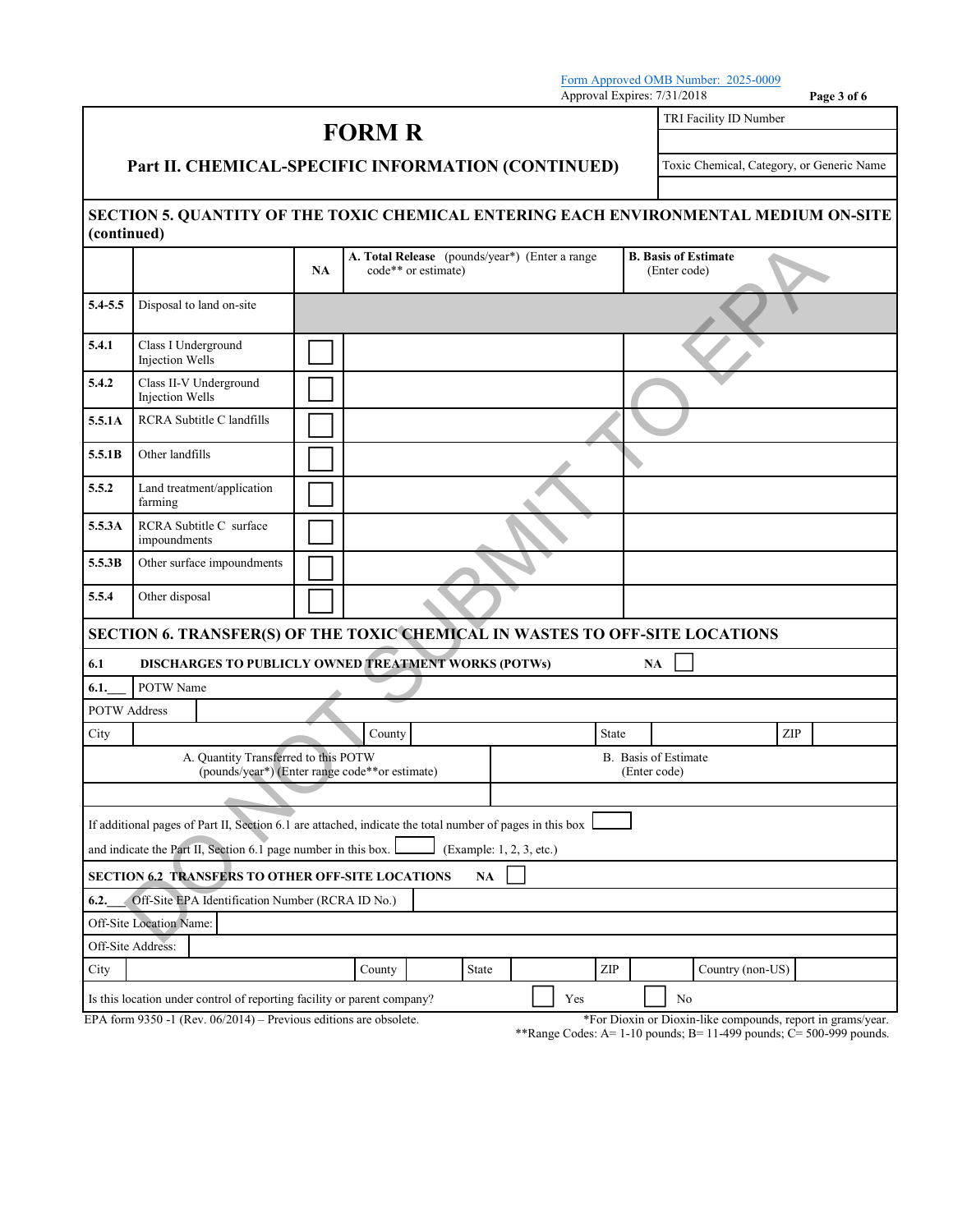|                                                                                                                                                                                |                  |                                             |               |                                                                            |       |                          |                                                                                |                  | Approval Expires: 7/31/2018                   |                  | Page 4 of 6                                                 |
|--------------------------------------------------------------------------------------------------------------------------------------------------------------------------------|------------------|---------------------------------------------|---------------|----------------------------------------------------------------------------|-------|--------------------------|--------------------------------------------------------------------------------|------------------|-----------------------------------------------|------------------|-------------------------------------------------------------|
| Part II. CHEMICAL-SPECIFIC INFORMATION (CONTINUED)                                                                                                                             |                  |                                             | <b>FORM R</b> |                                                                            |       |                          |                                                                                |                  | TRI Facility ID Number                        |                  | Toxic Chemical, Category, or Generic Name                   |
| SECTION 6.2. TRANSFERS TO OTHER OFF-SITE LOCATION (CONTINUED)                                                                                                                  |                  |                                             |               |                                                                            |       |                          |                                                                                |                  |                                               |                  |                                                             |
| A. Total Transfer (pounds/year*)                                                                                                                                               |                  |                                             |               |                                                                            |       |                          |                                                                                |                  | C. Type of Waste Treatment/Disposal/          |                  |                                                             |
| (Enter a range code** or estimate)                                                                                                                                             |                  |                                             |               | <b>B. Basis of Estimate</b><br>(Enter code)                                |       |                          |                                                                                |                  | <b>Recycling/Energy Recovery (Enter code)</b> |                  |                                                             |
| 1.                                                                                                                                                                             |                  |                                             | 1.            |                                                                            |       |                          |                                                                                | 1. M             |                                               |                  |                                                             |
| 2.                                                                                                                                                                             |                  |                                             | 2.            |                                                                            |       |                          |                                                                                |                  | 2. M                                          |                  |                                                             |
| 3.                                                                                                                                                                             |                  |                                             | 3.            |                                                                            |       |                          |                                                                                |                  | 3. M                                          |                  |                                                             |
| 4.                                                                                                                                                                             |                  |                                             | 4.            |                                                                            |       |                          |                                                                                |                  | 4. M                                          |                  |                                                             |
| 6.2<br>Off-Site EPA Identification Number (RCRA ID No.)                                                                                                                        |                  |                                             |               |                                                                            |       |                          |                                                                                |                  |                                               |                  |                                                             |
| Off-Site Location Name:                                                                                                                                                        |                  |                                             |               |                                                                            |       |                          |                                                                                |                  |                                               |                  |                                                             |
| Off-Site Address:                                                                                                                                                              |                  |                                             |               |                                                                            |       |                          |                                                                                |                  |                                               |                  |                                                             |
| City                                                                                                                                                                           |                  |                                             | County        |                                                                            | State |                          |                                                                                | $\overline{ZIP}$ |                                               | Country (non-US) |                                                             |
| Is this location under control of reporting facility or parent company?                                                                                                        |                  |                                             |               |                                                                            |       | Yes                      |                                                                                | No               |                                               |                  |                                                             |
| A. Total Transfer (pounds/year*)<br>(Enter a range code** or estimate)                                                                                                         |                  | <b>B.</b> Basis of Estimate<br>(Enter code) |               |                                                                            |       |                          | C. Type of Waste Treatment/Disposal/<br>Recycling/Energy Recovery (Enter code) |                  |                                               |                  |                                                             |
| 1.                                                                                                                                                                             |                  |                                             | 1.            |                                                                            |       |                          |                                                                                |                  | 1. M                                          |                  |                                                             |
| 2.                                                                                                                                                                             |                  |                                             | 2.            |                                                                            |       |                          |                                                                                |                  | 2. M                                          |                  |                                                             |
| 3.                                                                                                                                                                             |                  |                                             | 3.            |                                                                            |       |                          | 3. M                                                                           |                  |                                               |                  |                                                             |
| 4.                                                                                                                                                                             | $\overline{4}$ . |                                             |               |                                                                            |       | 4. M                     |                                                                                |                  |                                               |                  |                                                             |
| SECTION 7A. ON-SITE WASTE TREATMENT METHODS AND EFFICIENCY                                                                                                                     |                  |                                             |               |                                                                            |       |                          |                                                                                |                  |                                               |                  |                                                             |
| Not Applicable (NA) - Check here if no on-site waste treatment method is applied to any waste stream containing the toxic chemical or chemical category.                       |                  |                                             |               |                                                                            |       |                          |                                                                                |                  |                                               |                  |                                                             |
| a. General Waste Stream<br>(Enter code)                                                                                                                                        |                  |                                             |               | b. Waste Treatment Method(s) Sequence<br>(Enter 3- or 4-character code(s)) |       |                          |                                                                                |                  |                                               |                  | c. Waste Treatment Efficiency<br>(Enter 2 character code)   |
| 7A.1a                                                                                                                                                                          | 7A.1b            |                                             |               |                                                                            |       |                          | $\overline{c}$                                                                 |                  |                                               |                  | 7A.1c                                                       |
|                                                                                                                                                                                | 3                |                                             | 4             |                                                                            |       |                          | 5                                                                              |                  |                                               |                  |                                                             |
|                                                                                                                                                                                | 6                |                                             | 7             |                                                                            |       |                          | 8                                                                              |                  |                                               |                  |                                                             |
| 7A.2a                                                                                                                                                                          | 7A.2b            |                                             | 1<br>4        |                                                                            |       |                          | 2                                                                              |                  |                                               |                  | 7A.2c                                                       |
|                                                                                                                                                                                | 3<br>6           |                                             |               |                                                                            |       |                          | 5<br>8                                                                         |                  |                                               |                  |                                                             |
| 7A.3a                                                                                                                                                                          | 7A.3b            |                                             | 1             |                                                                            |       |                          | $\overline{c}$                                                                 |                  |                                               |                  | 7A.3c                                                       |
|                                                                                                                                                                                | 3                |                                             | 4             |                                                                            |       |                          | 5                                                                              |                  |                                               |                  |                                                             |
|                                                                                                                                                                                | 6                |                                             | 7             |                                                                            |       |                          | 8                                                                              |                  |                                               |                  |                                                             |
| 7A.4a                                                                                                                                                                          | 7A.4b            |                                             | 1<br>4        |                                                                            |       |                          | 2<br>5                                                                         |                  |                                               |                  | 7A.4c                                                       |
|                                                                                                                                                                                | $\beta$<br>6     |                                             | 7             |                                                                            |       |                          | 8                                                                              |                  |                                               |                  |                                                             |
| 7A.5a                                                                                                                                                                          | 7A.5b            |                                             | 1             |                                                                            |       |                          | $\overline{c}$                                                                 |                  |                                               |                  | 7A.5c                                                       |
|                                                                                                                                                                                | 3                |                                             | 4<br>7        |                                                                            |       |                          | 5<br>8                                                                         |                  |                                               |                  |                                                             |
|                                                                                                                                                                                | 6                |                                             |               |                                                                            |       |                          |                                                                                |                  |                                               |                  |                                                             |
| If additional pages of Part II, Section 6.2/7.A are attached, indicate the total number of pages in this<br>and indicate the Part II, Section 6.2/7.A page number in this box. |                  |                                             |               |                                                                            |       | (Example: 1, 2, 3, etc.) |                                                                                |                  | box                                           |                  |                                                             |
| EPA form $9350 - 1$ (Rev. $06/2014$ ) – Previous editions are obsolete.                                                                                                        |                  |                                             |               |                                                                            |       |                          |                                                                                |                  |                                               |                  | *For Dioxin or Dioxin-like compounds, report in grams/year. |

\*\*Range Codes:  $A=1-10$  pounds;  $B=11-499$  pounds;  $C=500-999$  pounds.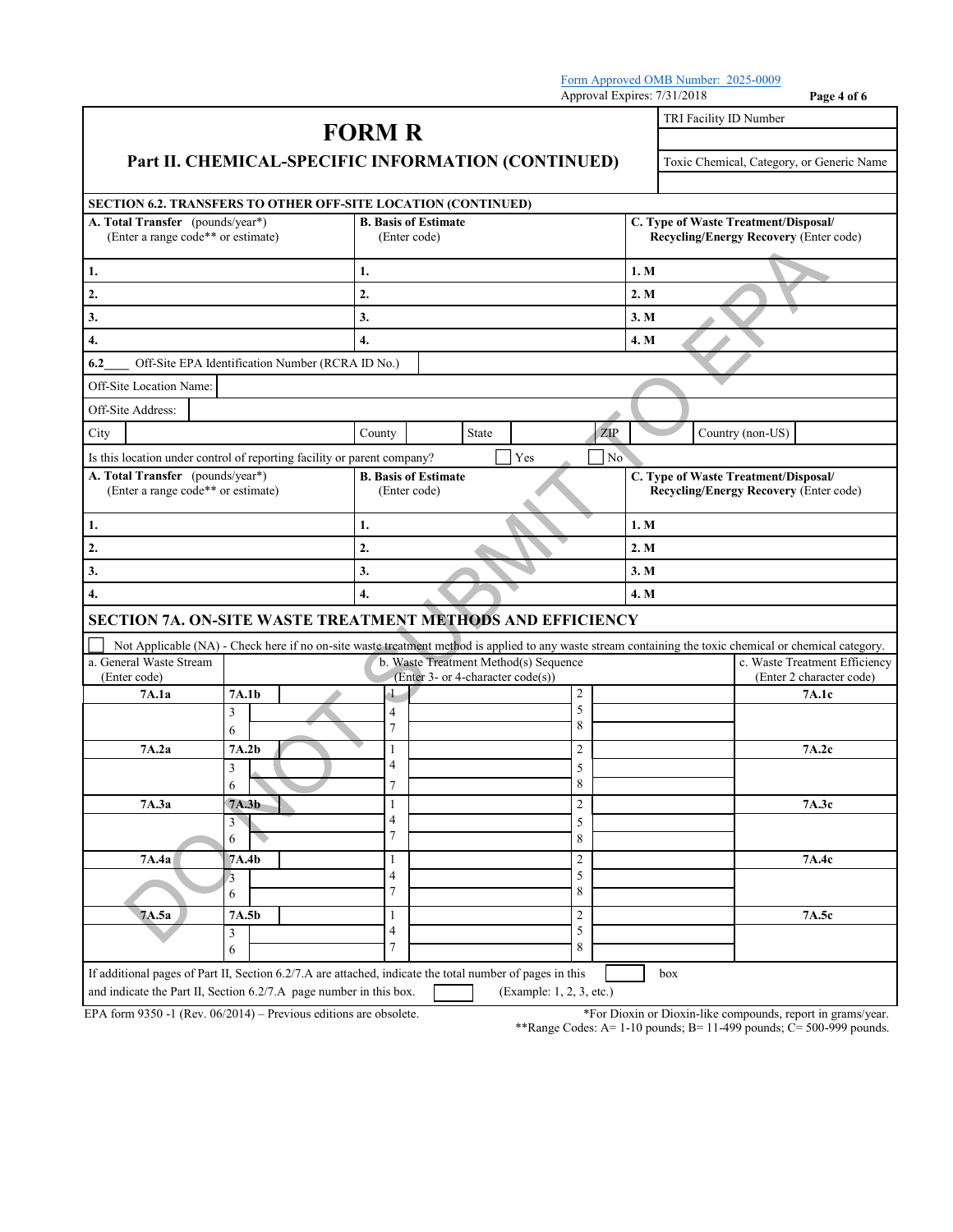|                                                                                                                                                                                                             |                                                                                                                                          |                                                                                                                       |                                          |          | Approval Expires: 7/31/2018                     | Form Approved OMB Number: 2025-0009          | Page 5 of 6                                              |  |  |
|-------------------------------------------------------------------------------------------------------------------------------------------------------------------------------------------------------------|------------------------------------------------------------------------------------------------------------------------------------------|-----------------------------------------------------------------------------------------------------------------------|------------------------------------------|----------|-------------------------------------------------|----------------------------------------------|----------------------------------------------------------|--|--|
|                                                                                                                                                                                                             |                                                                                                                                          |                                                                                                                       |                                          |          |                                                 | TRI Facility ID Number                       |                                                          |  |  |
|                                                                                                                                                                                                             | <b>FORM R</b>                                                                                                                            |                                                                                                                       |                                          |          |                                                 |                                              |                                                          |  |  |
| Part II. CHEMICAL-SPECIFIC INFORMATION (CONTINUED)                                                                                                                                                          |                                                                                                                                          |                                                                                                                       |                                          |          |                                                 |                                              | Toxic Chemical, Category, or Generic Name                |  |  |
|                                                                                                                                                                                                             | <b>SECTION 7B. ON-SITE ENERGY RECOVERY PROCESSES</b>                                                                                     |                                                                                                                       |                                          |          |                                                 |                                              |                                                          |  |  |
|                                                                                                                                                                                                             | Check here if no on-site energy recovery is applied to any waste stream containing the toxic chemical or chemical category.<br><b>NA</b> |                                                                                                                       |                                          |          |                                                 |                                              |                                                          |  |  |
|                                                                                                                                                                                                             | Energy Recovery Methods (Enter 3-character code(s))                                                                                      |                                                                                                                       |                                          |          |                                                 |                                              |                                                          |  |  |
|                                                                                                                                                                                                             | $\overline{c}$<br>3<br>1                                                                                                                 |                                                                                                                       |                                          |          |                                                 |                                              |                                                          |  |  |
|                                                                                                                                                                                                             | <b>SECTION 7C. ON-SITE RECYLING PROCESSES</b>                                                                                            |                                                                                                                       |                                          |          |                                                 |                                              |                                                          |  |  |
|                                                                                                                                                                                                             | NA                                                                                                                                       | Check here if no on-site recycling is applied to any waste stream containing the toxic chemical or chemical category. |                                          |          |                                                 |                                              |                                                          |  |  |
|                                                                                                                                                                                                             | Recycling Methods (Enter 3-character code(s))                                                                                            |                                                                                                                       |                                          |          |                                                 |                                              |                                                          |  |  |
|                                                                                                                                                                                                             | 2.<br>3.<br>1.                                                                                                                           |                                                                                                                       |                                          |          |                                                 |                                              |                                                          |  |  |
|                                                                                                                                                                                                             | <b>SECTION 8. SOURCE REDUCTION AND WASTE MANAGEMENT</b>                                                                                  |                                                                                                                       |                                          |          |                                                 |                                              |                                                          |  |  |
|                                                                                                                                                                                                             |                                                                                                                                          |                                                                                                                       | Column A<br>Prior Year<br>(pounds/year*) | Column B | <b>Current Reporting</b><br>Year (pounds/year*) | Column C<br>Following Year<br>(pounds/year*) | Column D<br>Second Following Year<br>(pounds/year*)      |  |  |
|                                                                                                                                                                                                             | 8.1 - 8.7 Production-Related Waste Managed                                                                                               |                                                                                                                       |                                          |          |                                                 |                                              |                                                          |  |  |
| 8.1a                                                                                                                                                                                                        | Total on-site disposal to Class I Underground Injection Wells,<br>RCRA Subtitle C landfills, and other landfills                         |                                                                                                                       |                                          |          |                                                 |                                              |                                                          |  |  |
| 8.1b                                                                                                                                                                                                        | Total other on-site disposal or other releases                                                                                           |                                                                                                                       |                                          |          |                                                 |                                              |                                                          |  |  |
| 8.1c                                                                                                                                                                                                        | Total off-site disposal to Class I Underground Injection Wells,<br>RCRA Subtitle C landfills, and other landfills                        |                                                                                                                       |                                          |          |                                                 |                                              |                                                          |  |  |
| 8.1d                                                                                                                                                                                                        | Total other off-site disposal or other releases                                                                                          |                                                                                                                       |                                          |          |                                                 |                                              |                                                          |  |  |
| 8.2                                                                                                                                                                                                         | Quantity used for energy recovery on-site                                                                                                |                                                                                                                       |                                          |          |                                                 |                                              |                                                          |  |  |
| 8.3                                                                                                                                                                                                         | Quantity used for energy recovery off-site                                                                                               |                                                                                                                       |                                          |          |                                                 |                                              |                                                          |  |  |
| 8.4                                                                                                                                                                                                         | Quantity recycled on-site                                                                                                                |                                                                                                                       |                                          |          |                                                 |                                              |                                                          |  |  |
| 8.5                                                                                                                                                                                                         | Quantity recycled off-site                                                                                                               |                                                                                                                       |                                          |          |                                                 |                                              |                                                          |  |  |
| 8.6                                                                                                                                                                                                         | Quantity treated on-site                                                                                                                 |                                                                                                                       |                                          |          |                                                 |                                              |                                                          |  |  |
| 8.7                                                                                                                                                                                                         | Quantity treated off-site                                                                                                                |                                                                                                                       |                                          |          |                                                 |                                              |                                                          |  |  |
|                                                                                                                                                                                                             | Non-production-related waste managed**<br>$\bf 8.8$                                                                                      |                                                                                                                       |                                          |          |                                                 |                                              |                                                          |  |  |
| 8.9<br>Activity ratio (select one and enter value to right)<br>Production ratio or                                                                                                                          |                                                                                                                                          |                                                                                                                       |                                          |          |                                                 |                                              |                                                          |  |  |
| Did your facility engage in any newly implemented source reduction activities for this chemical during the reporting year?<br>8.10<br>If so, complete the following section; if not, check NA.<br><b>NA</b> |                                                                                                                                          |                                                                                                                       |                                          |          |                                                 |                                              |                                                          |  |  |
| <b>Source Reduction Activities</b><br>Methods to Identify Activity (Enter code(s))<br>(Enter code(s))                                                                                                       |                                                                                                                                          |                                                                                                                       |                                          |          |                                                 |                                              | Estimated annual reduction<br>(Enter code(s)) (optional) |  |  |
| 8.10.1                                                                                                                                                                                                      | a.                                                                                                                                       |                                                                                                                       | b.                                       |          | $\mathbf{c}$ .                                  |                                              | d.                                                       |  |  |
| 8.10.2                                                                                                                                                                                                      |                                                                                                                                          | a.                                                                                                                    | b.                                       |          | c.                                              |                                              | d.                                                       |  |  |
| 8.10.3                                                                                                                                                                                                      |                                                                                                                                          | a.                                                                                                                    | b.                                       |          |                                                 |                                              | d.                                                       |  |  |
| 8.10.4                                                                                                                                                                                                      |                                                                                                                                          | a.                                                                                                                    | c.<br>b.                                 |          | c.                                              |                                              | d.                                                       |  |  |

EPA form 9350 -1 (Rev. 06/2014) – Previous editions are obsolete. \*\* For Dioxin or Dioxin-like compounds, report in grams/year.

\*\*Includes quantities released to the environment or transferred off-site as a result of

remedial actions, catastrophic events, or other one-time events not associated with production processes